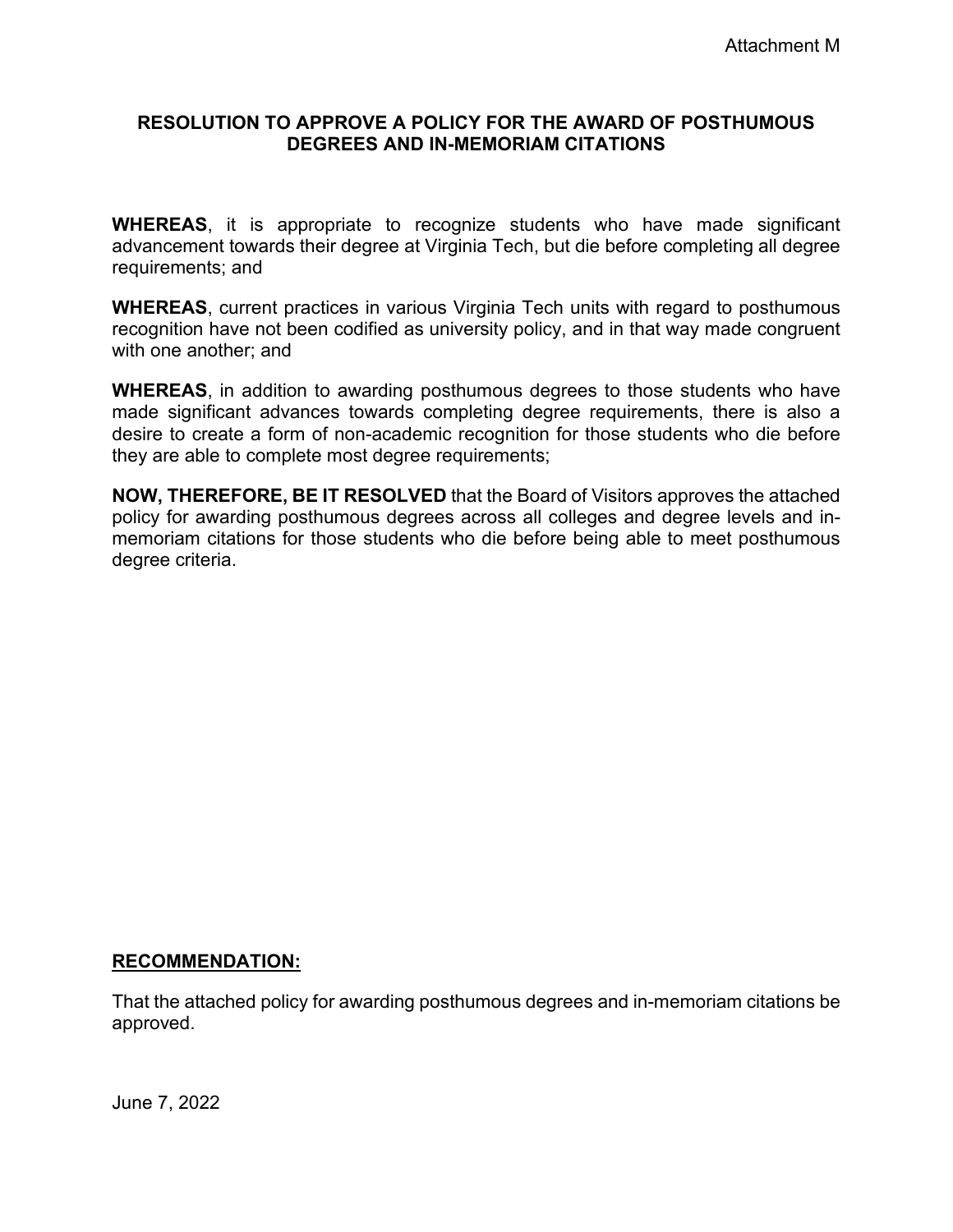

a

# **Posthumous Degree Award Policy**

#### **NO. ####**

#### **Policy Effective Date:**

xx/xx/xxxx

**Last Revision Date:** xx/xx/xxxx

### **Policy Owner:**

John Smith

# **Policy Author:**

*(Contact Person)*

Jane Doe

# **1.0 Purpose**

Virginia Tech acknowledges the importance of recognizing the academic accomplishments of students who made significant progress towards the completion of their degree and would likely have met all requirements were it not for their untimely death.

# **2.0 Policy**

Academic and institutional integrity will be upheld in the awarding of degrees conferred posthumously by Virginia Tech's colleges, departments, and programs across all levels of study. The criteria and procedures outlined within this policy are to be followed in the event that a degree-seeking student dies and a request is made to posthumously award their degree.

# **3.0 Procedures**

The family, program, department, college, or Dean of Students office may request a posthumous degree review for any student who dies while admitted to a degreeawarding program. The posthumous degree review will be initiated by contacting the Office of the University Registrar. Generally, requests should be made within 12 months of the student's death.

Upon receiving a request, the University Registrar will conduct the review of Associate and Undergraduate students, or forward the review request to the Graduate School, Virginia-Maryland College of Veterinary Medicine, or the Virginia Tech Carilion School of Medicine as appropriate.

If the request does not come from the student's family, the offices identified above, in consultation with the Dean of Students office should, if possible, consult with the family as to whether it is their wish that a posthumous degree be conferred upon the deceased student.

Using the appropriate criteria and procedure listed in section 3.1 below, the office identified above will conduct the review. If the criteria are satisfied, a resolution for the award of the posthumous degree will be presented to the Commission on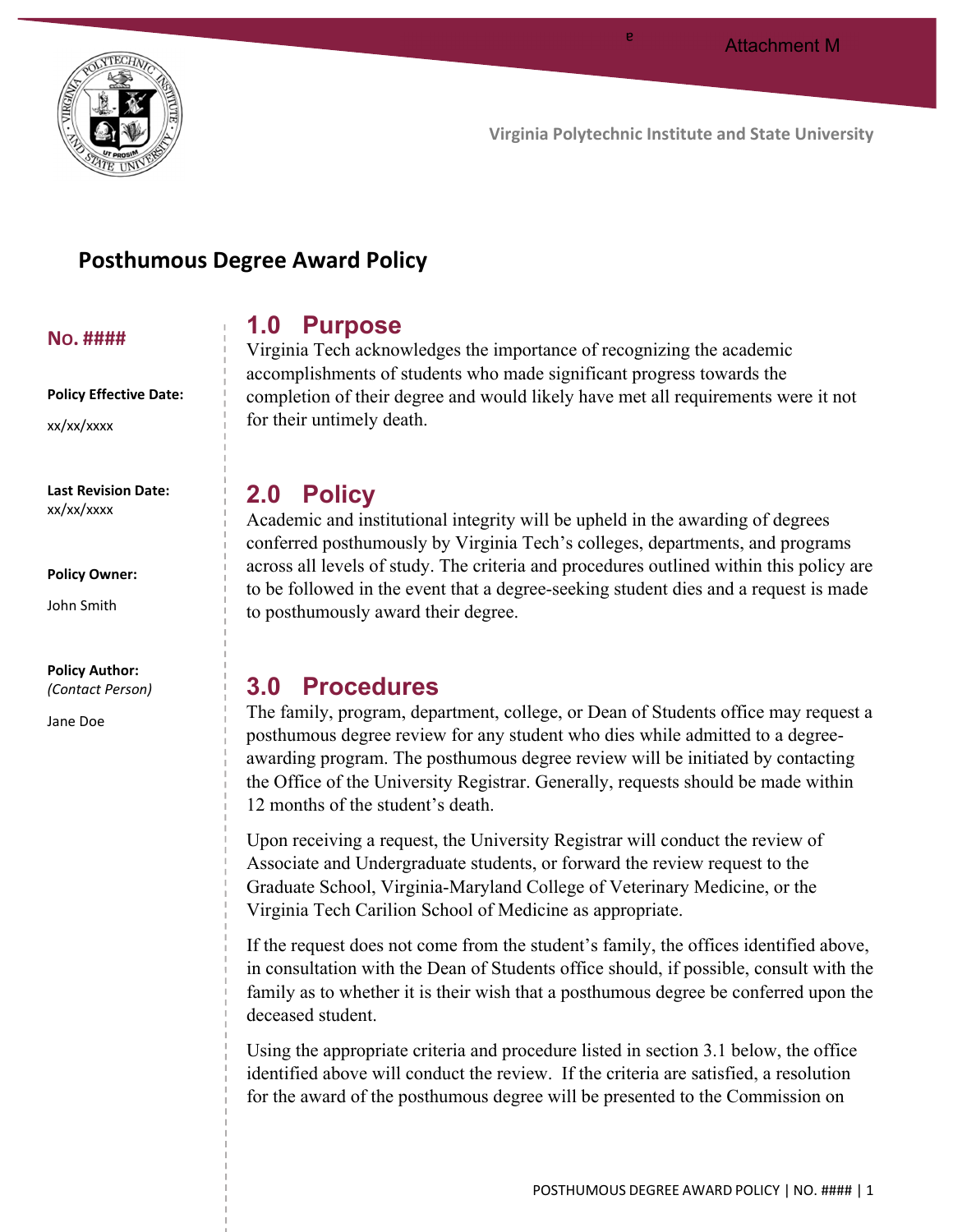

a

Undergraduate Studies and Policies or Commission of Graduate and Professional Studies and Policies for final approval.

Upon approval or denial, the University Registrar or the appropriate Dean of the Graduate School, Virginia-Maryland College of Veterinary Medicine, or Virginia Tech Carilion School of Medicine will coordinate with the Dean of Students to communicate the results of the decision to the family of the deceased student, and the University Registrar, if appropriate.

Degrees awarded posthumously will be noted as such on the commencement program and official transcript, but not on the student's diploma. University representatives will communicate with the deceased's family or appointed representative regarding commencement arrangements as appropriate.

# **3.1 Level specific Criteria and/or Procedure for Posthumous Degree Award**

#### **Associate**

- Student was in good academic and code of conduct standing at the time of death, and
- Student completed at least 30 credits of which a minimum of 10 must have been completed at Virginia Tech.

#### **Undergraduate**

- Student was in good academic and code of conduct standing at the time of death, and
- Student completed at least 60 credits of which a minimum of 15 must have been completed at Virginia Tech.

#### **Graduate**

- Student was in good academic and code of conduct standing at the time of death, and
- Student completed most of the coursework on the plan of study at the time of death.
- For degree programs that require a thesis, student's thesis was substantially complete at the time of death. Substantially complete comprises the thesis being substantially complete, or manuscripts or other appropriate written products in draft form that would comprise the thesis being substantially complete.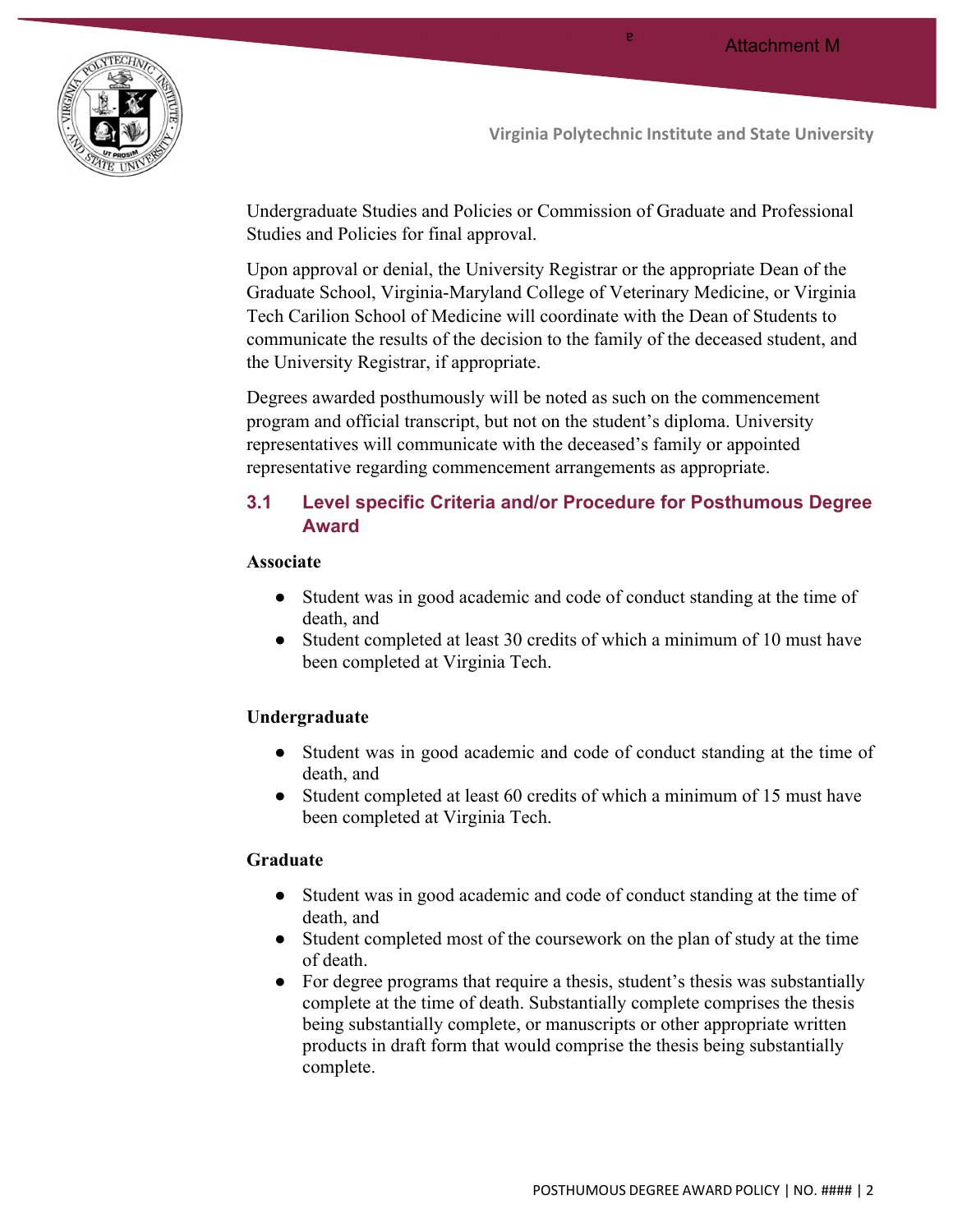

a

## *Graduate Level procedure:*

Upon receiving the request, the Graduate School then contacts the student's committee or department to request whether, in their judgment, the student met the requirements noted above. The committee, or the department-designated group, meets, decides, and submits their recommendation to the Dean of the Graduate School. The Dean of the Graduate School, in consultation with the Commission on Graduate and Professional Studies and Policies (CGPS&P), decides upon the request.

# **College of Veterinary Medicine**

- Student was in good academic and code of conduct standing at the time of death.
- Student would likely have completed all the degree requirements by their anticipated graduation date had the student not died.
- Student had completed first 2 years of coursework.

# *College of Veterinary Medicine (CVM) procedure:*

Upon receiving the request, the College then contacts the student's committee or department to request whether, in their judgment, the student met the requirements noted above. The committee, or the department-designated group, meets, decides, and submits their recommendation to the Dean of CVM. The Dean decides upon the request.

### **Virginia Tech Carilion School of Medicine**

- Student was in good standing, including academic performance and standards for professional and personal conduct.
- Student was not facing any pending disciplinary actions.
- Student would likely have completed all degree requirements by their anticipated graduation date were it not for their untimely death.

### *Virginia Tech Carilion School of Medicine procedure:*

- The Dean of the School of Medicine will appoint the Senior Dean of Students or equivalent appointee to review the request and confirm the School of Medicine's criteria have been met. Each case will be determined on its own merits, including the student's academic record.
- If confirmed, the request will be presented to the Medical Student Performance and Promotions Committee (MSPPC) for approval.
- If approved, the Chair of the MSPPC will notify the Dean of the School of Medicine who, after conferring with the School of Medicine Advisory Board grants final approval, as with the conferring of all VTCSOM degrees.